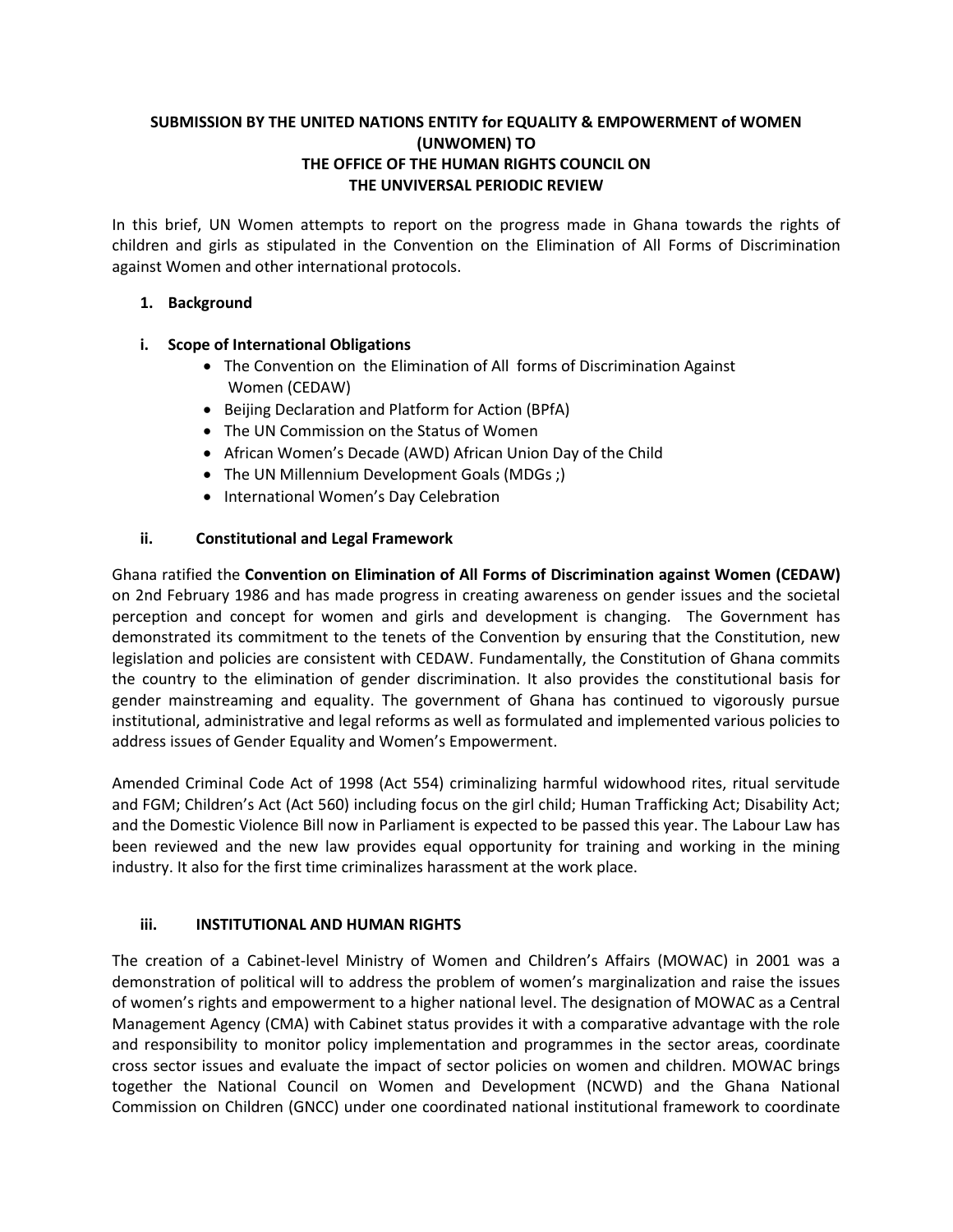national efforts in promoting and advancing the rights of women and children in Ghana. The laws governing NCWD and the GNCC have been repealed. The two entities now operate as decentralized departments of women and children under the Ministry, and thus derive their orientation and guiding principles of operation from MOWAC.

Furthermore, the Domestic Violence and Victim Support Unit (DOVVSU): of the

Ghana Police Service: to promote protection of women and children from domestic violence, abuse and neglect. The Commission for Human Rights and Administrative Justice (CHRAJ) is a constitutional body monitoring human rights, dealing with violations and educating the public on human rights; Also the establishment of Legal.

## **iv. POLICIES**

Various policies have been formulated and are being implemented to redress social, economic or educational imbalance in the Ghanaian Society. Examples are a Gender and Children Policy 2004, Affirmative Action Policy 1998, Gender Policy in Agriculture, National Health Insurance Policy, Reproductive and Health Policy, Adolescent Reproductive Health Policy, Educational Reform Policy. The National Gender and Children Policy is currently being revised, considering the differences which exist between children and gender issues as well as emerging issues confronting gender equality and equity. The National Gender Policy will provide the broad operational strategies and institutional arrangements for achieving gender equity and ultimately gender equality. It is also guided by principles of human rights, human-centered sustainable development, partnership and accountability, amongst others.

# **2. PROMOTION AND PROTECTION OF HUMAN RIGHTS ON THE GROUND**

# **i. Cooperation with international human rights mechanism**

Ghana was among the first nations in Africa to ratify CEDAW in 1986 and has made strides in advancing the cause for women.

# **ii. IMPLEMENTATION OF INTERNATIONAL HUMAN RIGHTS OBLIGATIONS**

#### **a. Non Discrimination**

#### Women and Disability

Women with disabilities comprise a group whose rights are often violated: they are often subjected to neglect, discrimination, and even abuse, and they are often denied the right to an education. It is widely assumed that, among virtually all socio-economic groups in Ghana, there are families and communities who customarily conceal or otherwise deny the existence of the disabled among them, and thus the foremost challenge in implementing both national legislation and community-based action on disabilities must be first to locate the disabled and then to ensure access to rehabilitation services and inclusive programmes for those with disabilities.

Data on disabilities among Ghana's adults and children are limited and diffuse. In 2000, when a new National Disability Policy was being developed, it was estimated that 10 per cent of the population was disabled; at least half of whom (approximately 1 million) were women. A 1997 survey by the Ghana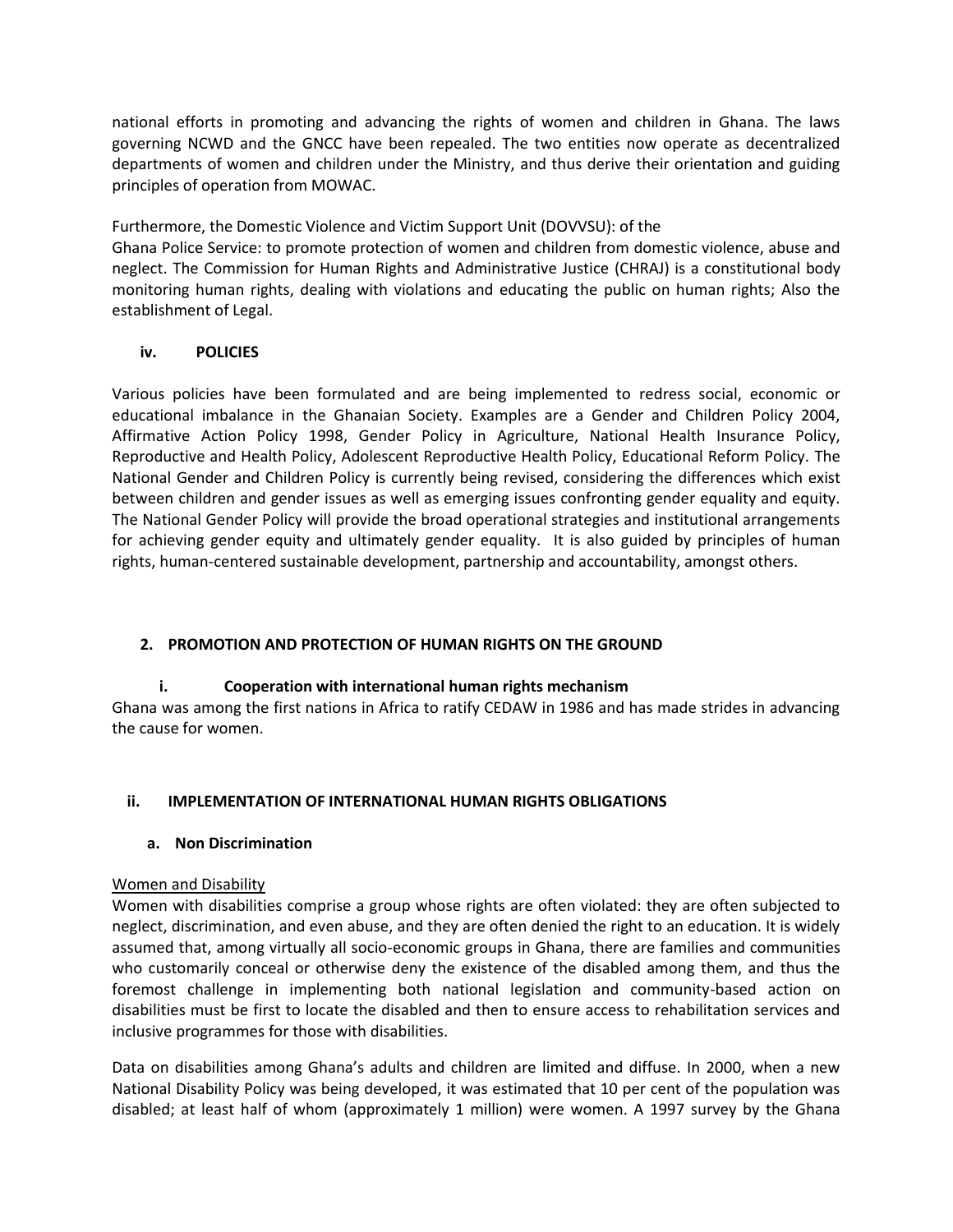National Commission on Children (GNCC) found that hearing, vision, speech, and limb impairment were the most prevalent disabilities among children. Not surprisingly, women with disabilities from poor homes and rural areas are the most at risk of discrimination and of lacking care and attention.

The passage of the Disability Act in 2006 has not resulted in enough concrete positive action in favour of children and others with disabilities. However, as in every culture, the true elimination of prejudice requires pro-active socialization and awareness-raising, even within families.

## **b. RIGHT TO LIFE, LIBERTY AND SECURITY OF THE PERSON**

## Maternal and infant mortality

According to national data (DHS and GMHS), between 1990 and 2008, maternal mortality reduced from 740 to 451 deaths per 100,000 live births, although there are wide geographic disparities in maternal mortality. There are rural-urban disparities in health care services – 43 per cent of births in rural areas as opposed to 84 per cent of births in urban areas are likely to occur in a health facility. Modern contraceptive use also declined from 19 per cent in 2003 to 17 per cent in 2008, while there is a high unmet need for family planning (36%). There is also fragmented health information system and service delivery is poor. In 2009, Government spent 9.6 per cent of its budget on the health sector, out of which 94% was for the wage bill. Malnutrition in pregnant women resulting from poverty and ignorance also contributes heavily to high maternal mortality and constitutes a major challenge. Progress in reducing maternal death has overall been slow: Ghana's maternal mortality stands at 350 deaths per 100,000 live births, while the MDG target is 185 per 100,000. Other concerns include the inadequate reproductive health services and the lack of mental health services for adolescents and limited access by HIV/AIDSinfected children and mothers to antiretroviral medication.

#### Violence against women and girls

While it is not as common in Ghana as in some other African countries, female genital mutilation (FGM) is practiced among some ethnic groups in northern Ghana. About 9 to 15 per cent of Ghana's population belongs to groups who practice FGM, mostly concentrated in the Northern, Upper East, and Upper West regions (but also found in parts of the Brong Ahafo region and among migrants from the north who have relocated to southern Ghana). FGM is outlawed under both the 1992 Constitution and by amendment of the Criminal Offences Act of 2007. Existing legislation calls for sentences of three years for those found committing the practice. Some traditional leaders have banned the practice and in recent years a growing number of FGM practitioners in the Upper East and Upper West regions have been jailed.

# **c. RIGHT TO SOCIAL SECURITY AND ADEQUATE STANDARD OF LIVING**

# Social security

Ghana Poverty Reduction Strategy (GPRS) has been reviewed and we now have in place the Growth and Poverty Reduction Strategy (GPRS2). Vulnerability and exclusion is one of the key themes, and social protection programmes are within the framework of this document. Furthermore gender perspectives have been incorporated into all the themes. Ghana has reached the HIPC completion point and savings from the HIPC initiative has been directed at education and training, health, potable water, sanitation and other facilities – all critical areas for child development and empowerment of the vulnerable. Women Development Fund, a micro credit initiative for women was established with funds allocated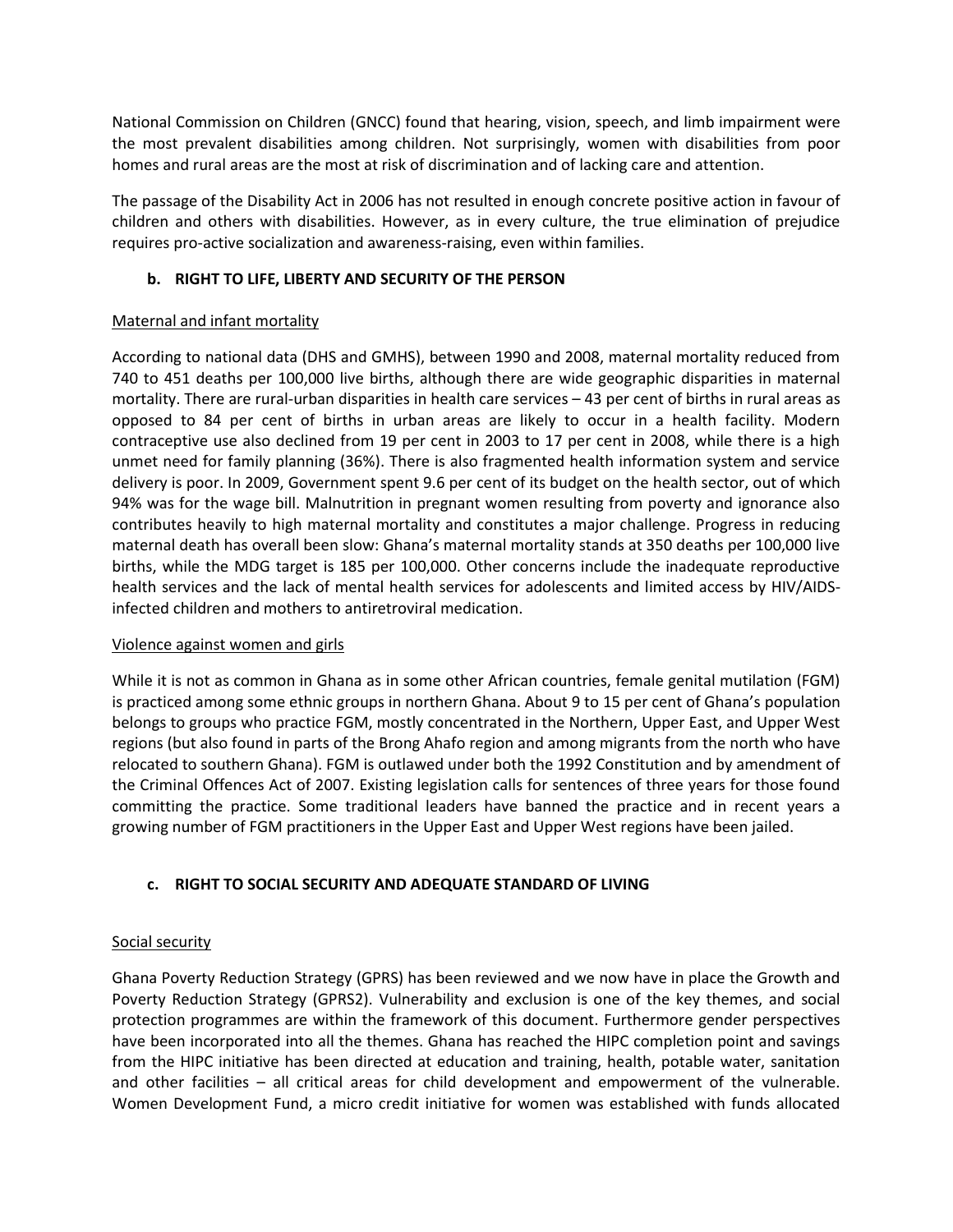from the HIPC savings. Furthermore, the Government of Ghana has over the years put in place several social protection interventions to address inequity with various levels of successes. These include the National Health Insurance, the Livelihood against Poverty (LEAP).

#### **3. ACHIEVEMENT, BEST-PRACTICES AND CONSTRAINTS**

Ghana is recognized as a model of political stability, good governance and democratic openness. Ghanaians enjoy political rights, civil liberties and a free press. Ghana has started oil production and achieved the status of (lower) middle income country in 2010. Ghana is on track to achieve many of the Millennium Development Goals, especially the MDGs targets on poverty reduction, gender parity and access to education and safe drinking water. However, these averages mask stark disparities by location and among population groups (by gender, wealth quintile, level of education) which need to be addressed for Ghana to be able to achieve the MDGs with equity. Ghana has also made considerable efforts over the past years to involve children in the development and review of major policies.

## d. Key Priorities, Initiatives and Commitments

MOWAC, in its Sector Medium Term Development Plan (2010-2013) has outlined some key interventions to address the respective gender issues earlier mentioned:

- Enhancing the human resource capacity of MOWAC to carry out its mandate;
- Enhancing the economic empowerment of women;
- Coordinating gender sensitivity in sector policies, plans, budgeting, resource allocation, business promotion, programmes and projects.
- Formulating policy, coordinating, executing and monitoring of programmes and activities relating to the welfare of women and children
- Embarking on outreach and sensitization programmes to ensure that gender equity and equality is mainstreamed in all sectors of the economy.
- Providing the requisite platform and mechanism to implement government's commitments expressed at international fora towards improving the status of women and children
- Collaborating with Development Partners (DPs), Civil Society Organizations (CSOs) and other relevant organizations/stakeholders to facilitate the integration of women and children issues into national development.
- Ensuring compliance with Ghana's International Obligations that relate to women and children.

# **4. Capacity building and technical assistance provided by UN WOMEN**

UN Women and the government, through the Ministry of Women and Children's Affairs (MOWAC) have a shared objective of attaining equality, equity and social justice and enjoyment of rights by all citizenry, especially women and girls. Further assistance is provided through the National Development Planning Commission (NDPC), Institute of Local Government Studies (ILGS), Ministry of Finance of Economic Planning (MoFEP) and the Ghana Statistical Service (GSS) to incorporate gender concerns in national development processes.

UN Women is part of the Africa UNITE, a regional component of the United Nations Secretary General's Global UNiTE Campaign on Violence Against women, launched in 2010 during the week of Africa Union Heads of State summit. As part of the efforts to end gender-based violence in African countries, an initiative under the theme 'Speak Out, Climb Up', has been planned to take place from 5 to 9 March